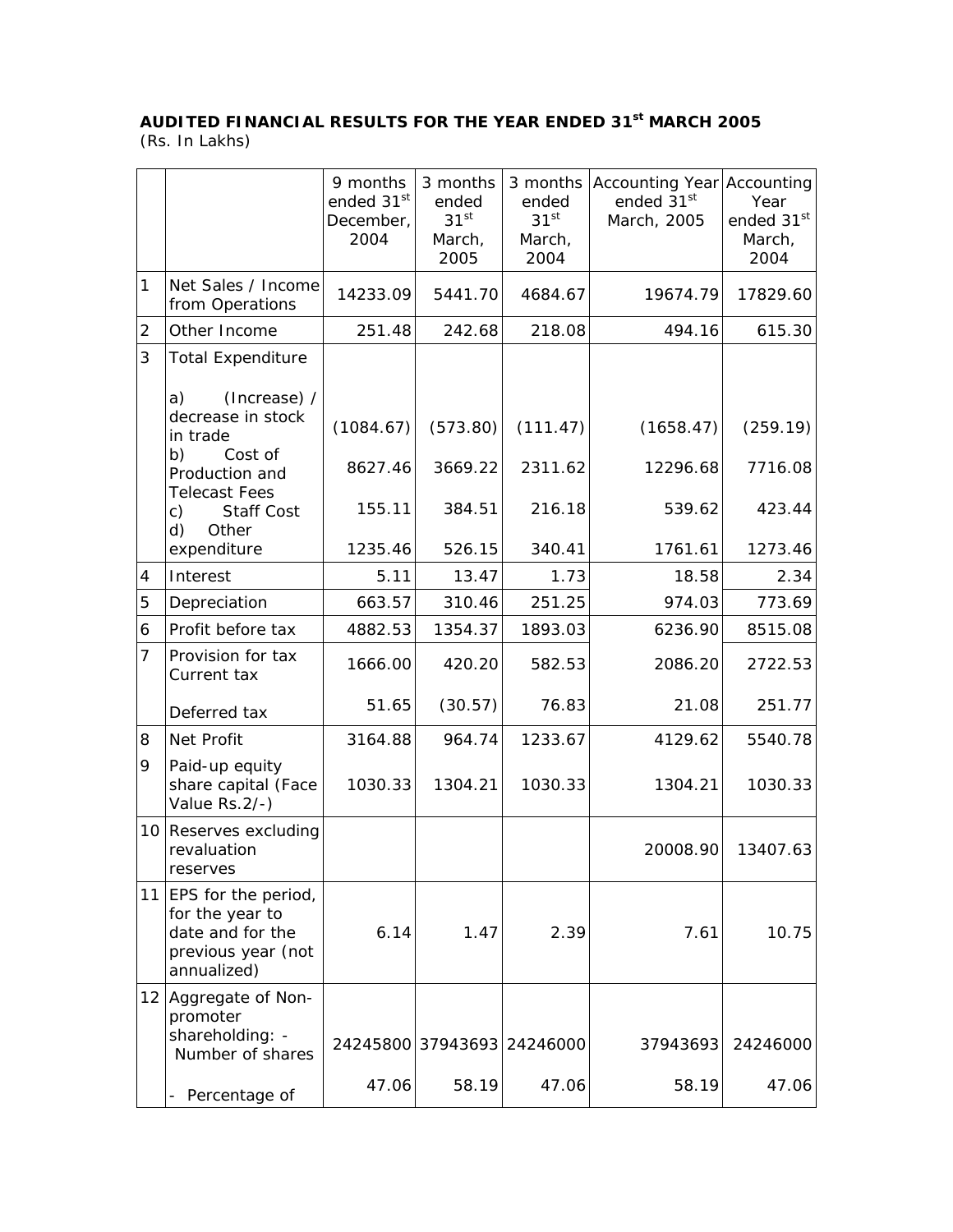|--|--|--|--|--|--|--|

## **Segment wise Revenue, Results and Capital Employed**

(Rs. In Lakhs)

| Particulars    |                                                           | Nine months ended               | Quarter ended                   |                                   | Year<br>ended                     | Year<br>ended                     |
|----------------|-----------------------------------------------------------|---------------------------------|---------------------------------|-----------------------------------|-----------------------------------|-----------------------------------|
|                |                                                           | 31 <sup>st</sup> December, 2004 | 31 <sup>st</sup><br>March, 2005 | 31 <sup>st</sup><br>March<br>2004 | 31 <sup>st</sup><br>March<br>2005 | 31 <sup>st</sup><br>March<br>2004 |
| 1              | Segment<br>Revenue                                        |                                 |                                 |                                   |                                   |                                   |
|                | a)Commissioned<br>Programs                                | 11890.48                        | 4591.50                         |                                   | 3829.90 16481.98                  | 14530.03                          |
|                | b) Sponsored<br>Programs                                  | 2342.61                         | 850.20                          | 854.77                            | 3192.81                           | 3299.57                           |
|                | c) Others                                                 |                                 |                                 |                                   |                                   |                                   |
|                | Total                                                     | 14233.09                        | 5441.70                         | 4684.67                           | 19674.79                          | 17829.60                          |
|                | Less: Inter<br>segment<br>revenue                         |                                 |                                 |                                   |                                   |                                   |
|                | Total Net Sales /<br>Income from<br>Operations            | 14233.09                        | 5441.70                         | 4684.67                           | 19674.79                          | 17829.60                          |
| $\overline{2}$ | Segment Results                                           |                                 |                                 |                                   |                                   |                                   |
|                | Profit before tax<br>and interest<br>from each<br>segment |                                 |                                 |                                   |                                   |                                   |
|                | a) Commissioned<br>Programs                               | 5437.08                         | 1982.07                         | 1879.95                           | 7419.15                           | 8374.37                           |
|                | b) Sponsored<br>Programs                                  | 647.48                          | 130.26                          | 353.20                            | 777.74                            | 1331.09                           |
|                | c) Others                                                 |                                 |                                 |                                   |                                   |                                   |
|                | Total                                                     | 6084.56                         | 2112.33                         | 2233.15                           | 8196.89                           | 9705.46                           |
|                | Add: (i) Other<br>Income                                  | 251.48                          | 175.35                          | 153.43                            | 426.83                            | 550.65                            |
|                | Total                                                     | 6336.04                         | 2287.68                         | 2386.58                           | 8623.72                           | 10256.11                          |
|                | Less: (i) Interest                                        | 5.11                            | 13.47                           | 1.73                              | 18.58                             | 2.34                              |
|                | (ii)Other<br>un allocable<br>expenditure                  | 1448.40                         | 919.84                          | 491.82                            | 2368.24                           | 1738.69                           |
|                | <b>Total Profit</b><br>before tax                         | 4882.53                         | 1354.37                         | 1893.03                           | 6236.90                           | 8515.08                           |